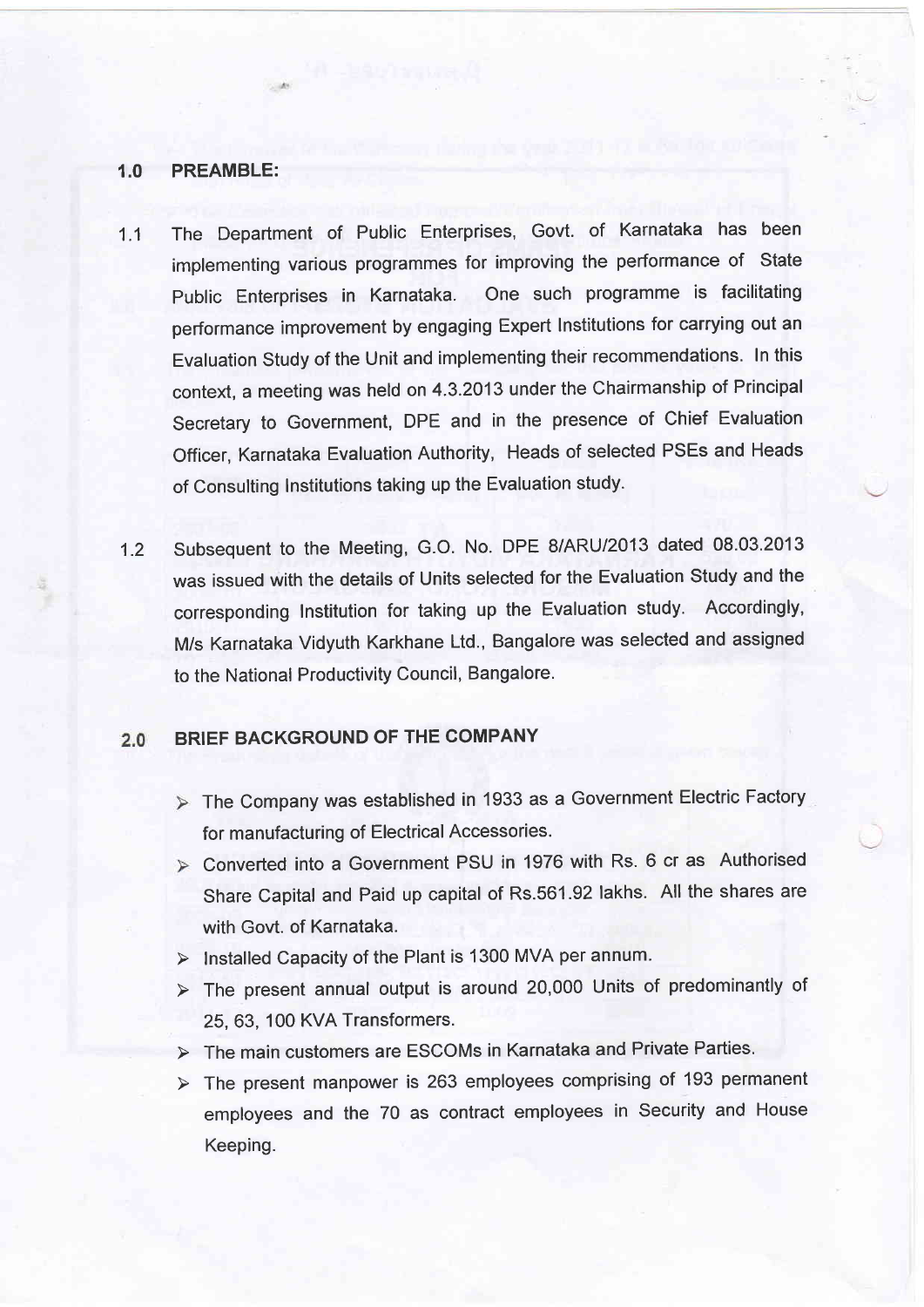- > The turnover of the Company during the year 2011-12 is Rs.104.48 Cores with Profit of Rs.2.70 Crores.
- > The Company has obtained Approval/Certification from Bureau of Energy Efficiency (BEE) for manufacture of Star Rated Transformers.

# 3.0 ANALYSIS OF BUSINESS

3.1 The Financial performance of the Company for the past 5 years is given below:

| Year    | <b>Sales</b><br>(No. of Transformers) | <b>Sales</b><br>(Rs. in lakhs) | Profit (Rs. in<br>lakhs) |
|---------|---------------------------------------|--------------------------------|--------------------------|
| 2007-08 | 9633                                  | 7486                           | 470.88                   |
| 2008-09 | 10800                                 | 7668                           | 538.62                   |
| 2009-10 | 13794                                 | 7008                           | 59.00                    |
| 2010-11 | 14610                                 | 7622                           | 152.20                   |
| 2011-12 | 19974                                 | 10448                          | 270.11                   |

3.2 The Production details of the Company for the past 5 years is given below:

| Year    | Qty.  | <b>MVA</b> | <b>VALUE</b> |  |
|---------|-------|------------|--------------|--|
|         |       |            | Rs. In lakhs |  |
| 2007-08 | 9681  | 741        | 7393         |  |
| 2008-09 | 10376 | 671        | 6135         |  |
| 2009-10 | 14461 | 698        | 6670         |  |
| 2010-11 | 14122 | 747        | 5943         |  |
| 2011-12 | 20067 | 1009       | 9598         |  |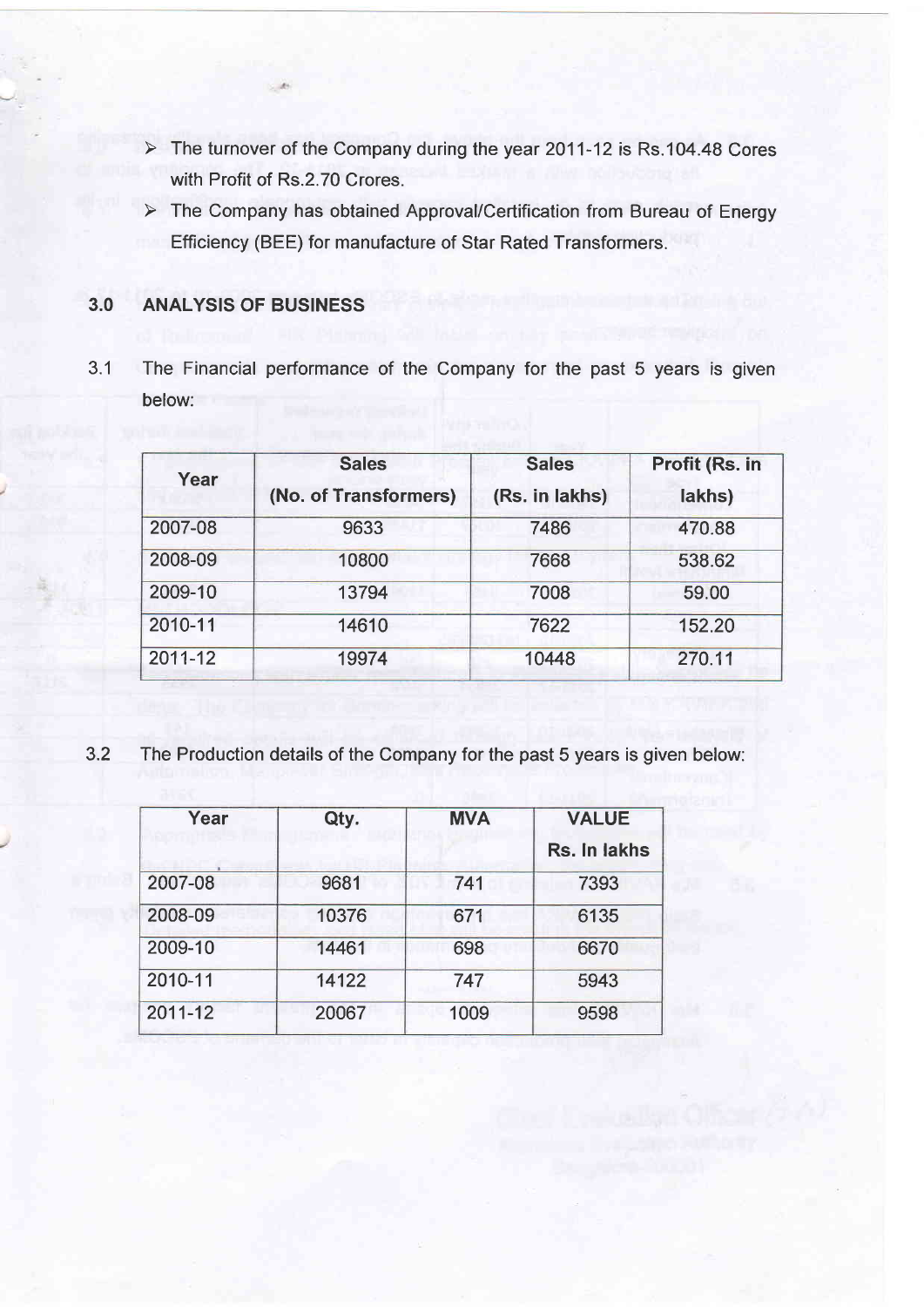3.3 As can be seen from the above, the Company has been steadily increasing its production with a marked increase in 2011-12. The company aims to reach near to its installed capacity with appropriate modifications in its production system.

 $\mathbb{R}$ 

3.4 The details of supplies made to ESCOMs between 2009-10 to 2011-12 is given below;

| <b>Type</b>                                                                        | Year    | Order qty<br>during the<br>year | <b>Delivery requested</b><br>during the year<br>(including previous<br>years orders) | <b>Supplied during</b><br>the year | <b>Backlog for</b><br>the year |
|------------------------------------------------------------------------------------|---------|---------------------------------|--------------------------------------------------------------------------------------|------------------------------------|--------------------------------|
| Conventional<br><b>Transformers</b><br>(Other than<br>Niranthara Jyothi<br>Scheme) | 2009-10 | 11197                           | 14062                                                                                | 14022                              | 332                            |
|                                                                                    | 2010-11 | 10367                           | 11430                                                                                | 10378                              | 916                            |
|                                                                                    | 2011-12 | 9488                            | 11061                                                                                | 20 J.J. J.J.<br>9531               | 2447                           |
| <b>Star Category</b><br><b>Transformers</b>                                        | 2009-10 | <b>NO ORDERS</b>                |                                                                                      |                                    |                                |
|                                                                                    | 2010-11 | 156                             | 156                                                                                  | 156                                | $\bf{0}$                       |
|                                                                                    | 2011-12 | 25834                           | 5070                                                                                 | 2953                               | 2117                           |
| Niranthara Jyothi<br>Scheme                                                        | 2009-10 | 15849                           | 7809                                                                                 | 143                                |                                |
|                                                                                    | 2010-11 | $\mathbf 0$                     | 5409                                                                                 | 4007                               |                                |
| (Conventional<br>Transformers)                                                     | 2011-12 | 2486                            | $\mathbf 0$                                                                          | 7376                               |                                |

- 3.5 M/s KAVIKA is catering to about 70% of the ESCOMs' requirement. Being <sup>a</sup> State PSU, KAVIKA has an advantage of being considered on priority given their quality and delivery performance in the past.
- 3.6 M/s KAVIKA has adequate space in the present factory complex for increasing their production capacity to cater to the demand of ESCOMS.